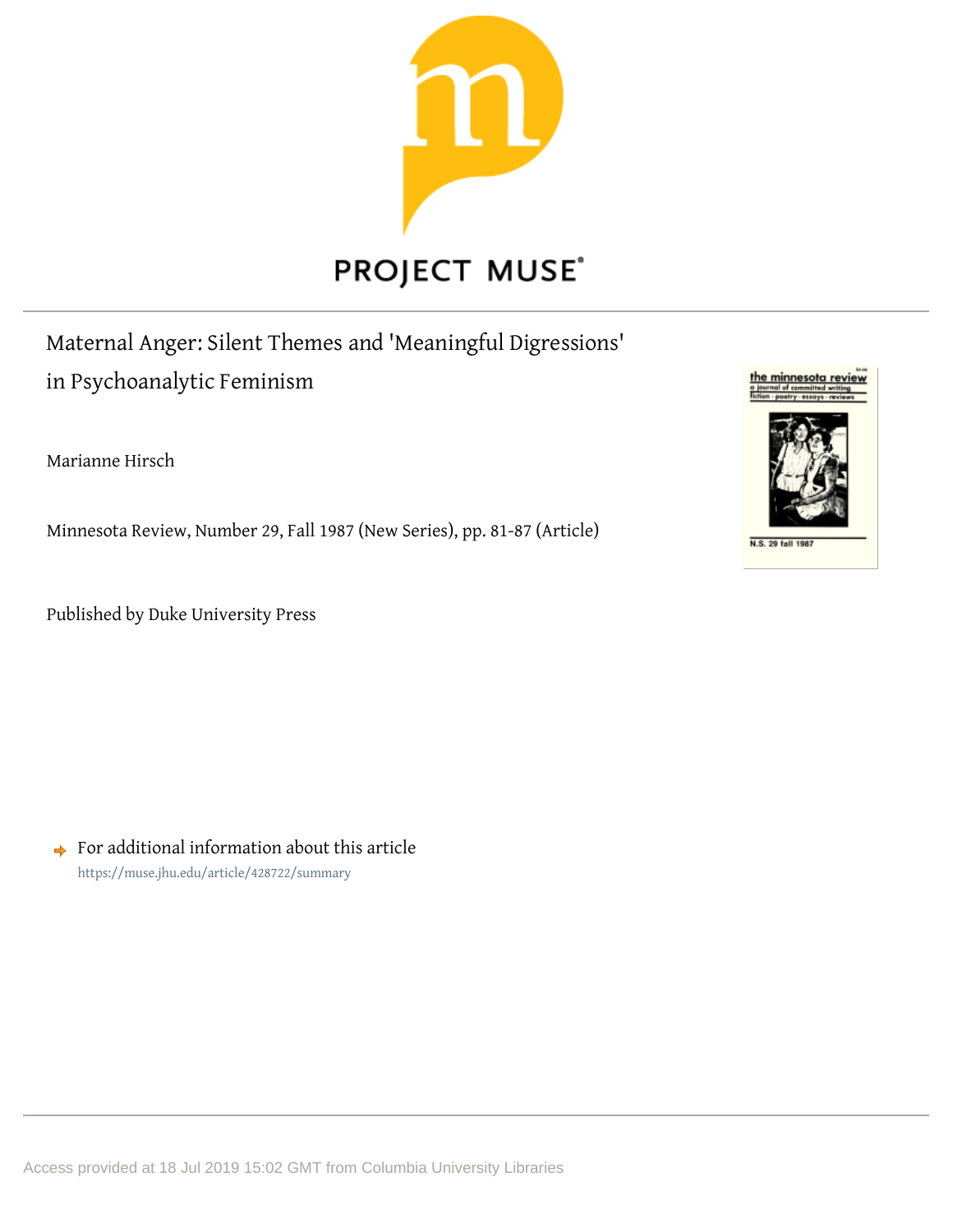## Marianne Hirsch

## Maternal Anger: Silent Themes and 'Meaningful Digressions' in Psychoanalytic Feminism

In a recent issue of Critical Inquiry entitled The Trial(s) of Psychoanalysis, Jane Gallop advances an intriguing figure for the relationship between feminism and psychoanalysis. Since we tend always to that we can see psychoanalysis as the analysand—the one who does the talking—and feminism as the analyst—always listening.' In the position for all its talking, has left out, what it has been unable to say. She quotes the editors of The  $(M)$ Other Tongue, the collection of essays her paper analyzes, who begin to imagine another story, not what psychoanalysis has been saying to feminism, but what it could not say, and what feminism must now say to psychoanalysis: "Psychoanalysis, whether it posits in the beginning maternal presence or absence, has yet to develop a story of the mother as other than the object of the infant's desire."<sup>2</sup>

My own essay starts with this particular repression of psychoanalytic discourse—the story of maternal subjectivity, as feminism (or, preferably, as women) might tell it. In so doing, however, I find that I need to place (psychoanalytic) feminism *itself* in the position of analysand and to look at the stories it cannot tell. At issue is the process of revision—at this moment, not the revision of psychoanalysis from the perspective of feminism, but the revision of feminism from the perspective of other "others," women of color and the historical/political awareness they bring to a feminism which is situated in a psychoanalytic framework. The problem I see in Jane Gallop's figure and in the editor's introduction, is their singular nouns—"the mother" and "feminism"—which in themselves have the effect of repressing "other" stories which cannot therefore be heard. I do not want to give the impression that in placing feminism in the place of analysand, I myself take on the role of analyst—on the contrary, what I propose to do here is to revise my own reading of one par ticular short text, Alice Walker's essay "One Child of One's Own," posing the question that a psychoanalytic frame of reference has heretofore prevented me from asking.<sup>3</sup>

I first came to Walker's essay in an effort to define the contours of maternal subjectivity, to find texts written in a maternal voice. More specifically I searched for texts voicing maternal anger which I perceived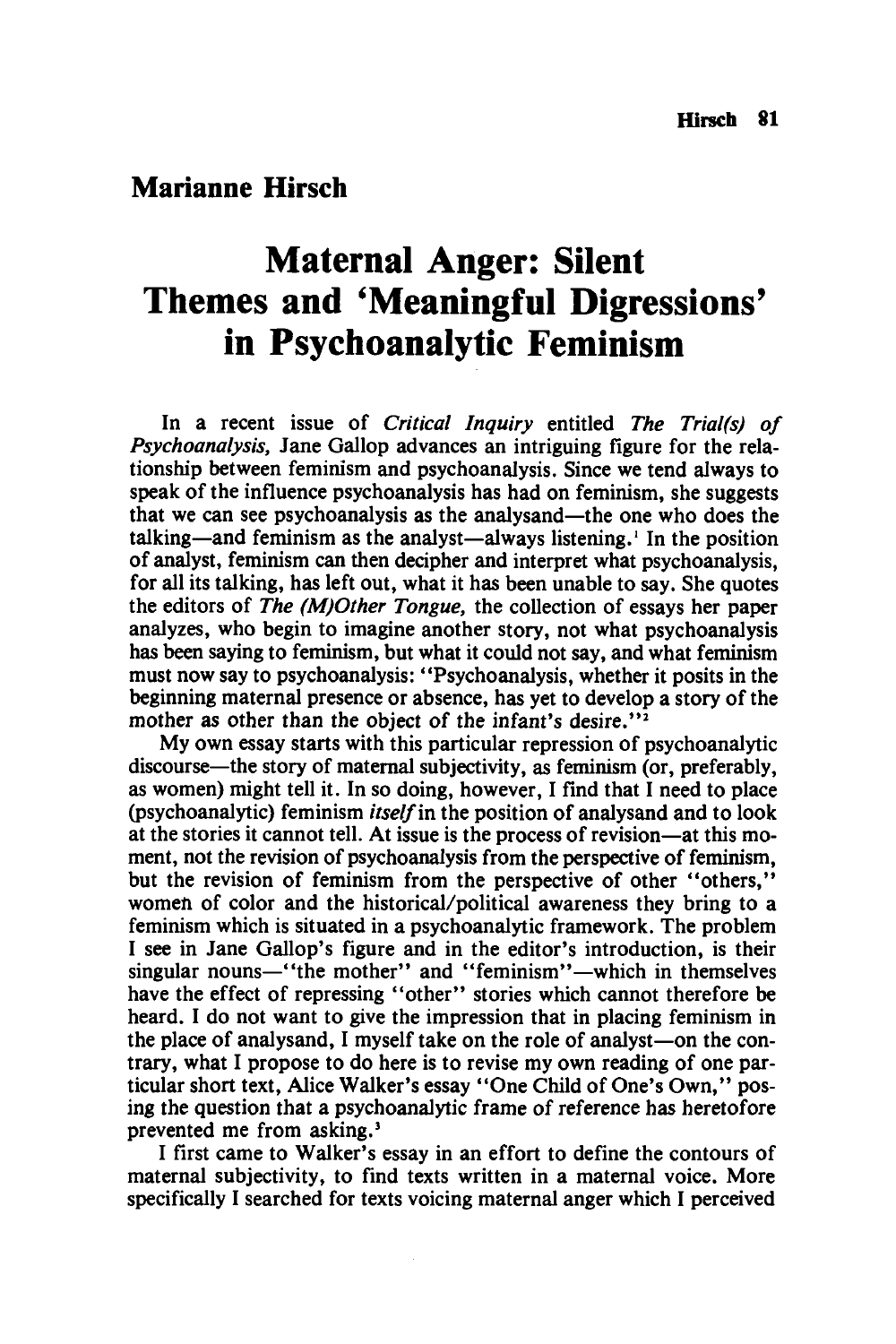as a particularly pointed assertion and articulation of subjectivity. Anger, Marilyn Frye has said, is an "instrument of cartography."4 To be angry is to claim a place, to assert a right to expression and to discourse, a right to intelligibility. "By determining where, with whom, about what and in what circumstances one can get angry..., one can map others' concepts of who and what one is" (p. 94). Using Frye's definition, I looked at cultural representations of angry mothers and at mothers' own narratives of their experiences with anger. In particular, I focused on the prevailing taboos against mothers' expression of anger *at* their children. I concluded that the discourse of psychoanalysis and even of psychoanalytic feminism is permeated with desires for maternal approval and with fears of maternal power. It thereby colludes in silencing and repressing any form of maternal anger which is not restricted to the protection of children but is directed *at them* and is therefore perceived as profoundly threatening and dangerous even by mothers themselves.

Alice Walker's "One Child of One's Own" provided an especially interesting corroboration of my point. The essay is written in the voice of a young black mother who traces her (pilgrim's) progress through the white patriarchal and feminist world of the 1960's and 70's, through civil rights strug gles, draft avoidance and anti-war protests, through the beginnings of the women's movement, through college teaching and the early days of feminist scholarship, through discussions with black women and men about racial identity. When I read this essay from the perspective of the question of maternal anger in relation to Walker's short story "Everyday Use"<sup>5</sup> and her earlier essay "In Search of Our Mothers' Gardens," I only vaguely remembered hearing her give it as a paper at one of the first National Women's Studies Association Meetings in 1979. I only vaguely remembered the large lecture hall in Lawrence, Kansas, filled mainly with white feminist women high on the discovery of common concerns and the sense of shared oppression in the academy. (In fact I'm not sure now that I even noticed the composition of that audience). I only vaguely remembered the anger in Alice Walker's voice as she delivered her paper in that room and I hardly dared recall the pro found discomfort her anger caused in many of us who did not want to perceive the challenge that her angry voice posed to the developing and exhilarating sense of sisterhood in struggle in which I participated. At that time, I was not concerned with Walker's maternal voice; I heard her black female voice accusing feminism of silencing the words and ignoring the bodies of black women. But when I came to the essay in its written form, that aspect of it receded into the background as I admired its effort to resolve a different question—the cultural opposition between writing and motherhood. This ques tion, I believed, was common to black women and white. And I thought that this commonality was underscored by Walker in her reference to A Room of One's Own, to Tillie Olsen's Silences, and to writers whose impediments she appeared to share: Virginia Woolf, George Eliot, Jane Austen, the Brontes, as well as Zora Neale Hurston.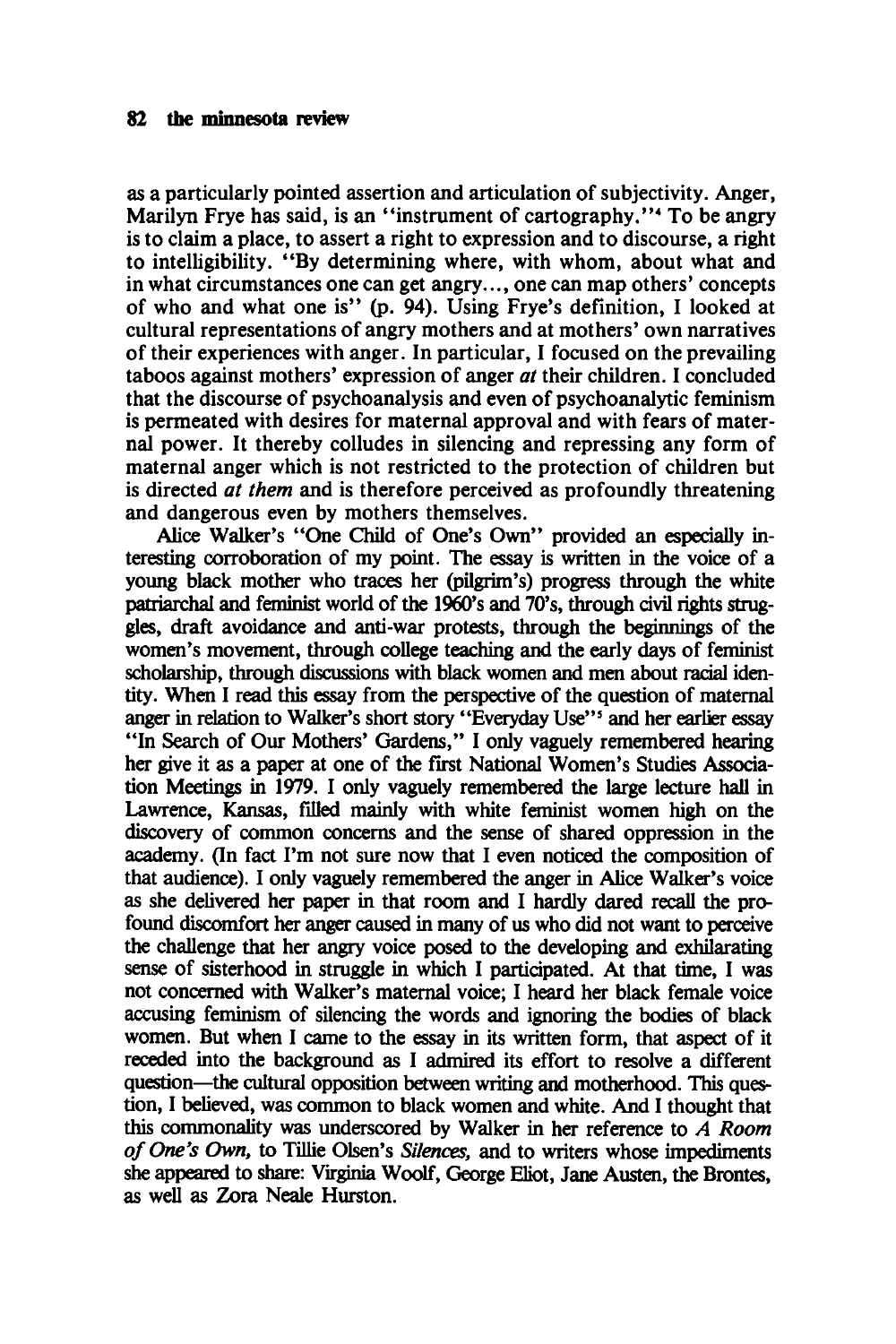I was especially intrigued by the strategies which enabled Walker's speaker to assume the voice of both mother and writer. She articulates her own maternal voice through a radical break from her own non-writing mother who, as a representative of "women's folly," counsels her to have several more children. The speaker rejects her mother's voice and the life it represents, proposing " a plan of life that encourages one child of one's own, which I consider a meaningful—some might say necessary digression within the work(s)" (p.362). In a strong alliance with her own daughter, she boldly sets *herself* up as the mother, exploring, in great detail, the insights that a maternal perspective on the world offers her, the ways in which it might inform rather than hamper her writing. That perspec tive is filled with anger: at "women's folly" which has imprisoned previous generations of black women, at the white pediatrician who coldly and distantly touches the body of her ailing child, at the white feminist who erases the words and fears the bodies of black women, at the black women who identify with their men and therefore abandon their responsibilities to women across the world. Her ability to write her anger forcefully makes it possible to strengthen the voice she has adopted; it enables her to see that in "the racism and sexism of an advanced capitalist society" which would "deny (her) the untrampled blossoming of (her) existence" her child is "only the very least of her obstacles in her chosen work" (p. 371).

In my reading of this essay, I puzzled for a long while over this par ticular formulation which seemed to reveal the existence of a great deal of unacknowledged anger at her daughter Rebecca. The suppression of her anger at her child emerged with greater clarity as I thought over other details of the essay: the speaker's memories of her own harassed mother as she tried to get five children ready for church, her own memories of the unpleasantness of pregnancy and the excruciating pain of childbirth, her discomfort with the changes in her body caused by pregnancy and birth, her fear that having a child had changed her irrevocably, that it would prevent her from writing, and most powerful, perhaps, her actual experience of the child as "a giant stopper in [my] throat" (pp. 381,2). I concluded that not only was Walker's speaker unable to write as a mother without separating in anger from her own mother and her "women's folly," that is, without making the break that Freud's classic psychoanalytic plot demands of daughters, but that she also adhered to a pervasive cultural taboo: her anger can never be openly and directly aimed at her child: its very existence must be repressed.

A question by Mary Helen Washington has prompted me to attempt to rethink this conclusion and to add this coda to my essay. When I read this paper in the fall of 1986 at the Boston Area Colloquium on Feminist Theory at Northeastern University, Washington asked why I focused my analysis on only one aspect of Walker's essay, her anger at her mother and her possible anger at her daughter, thereby ignoring "what the essay is really about," her anger at white feminists. Was I in fact ignoring "what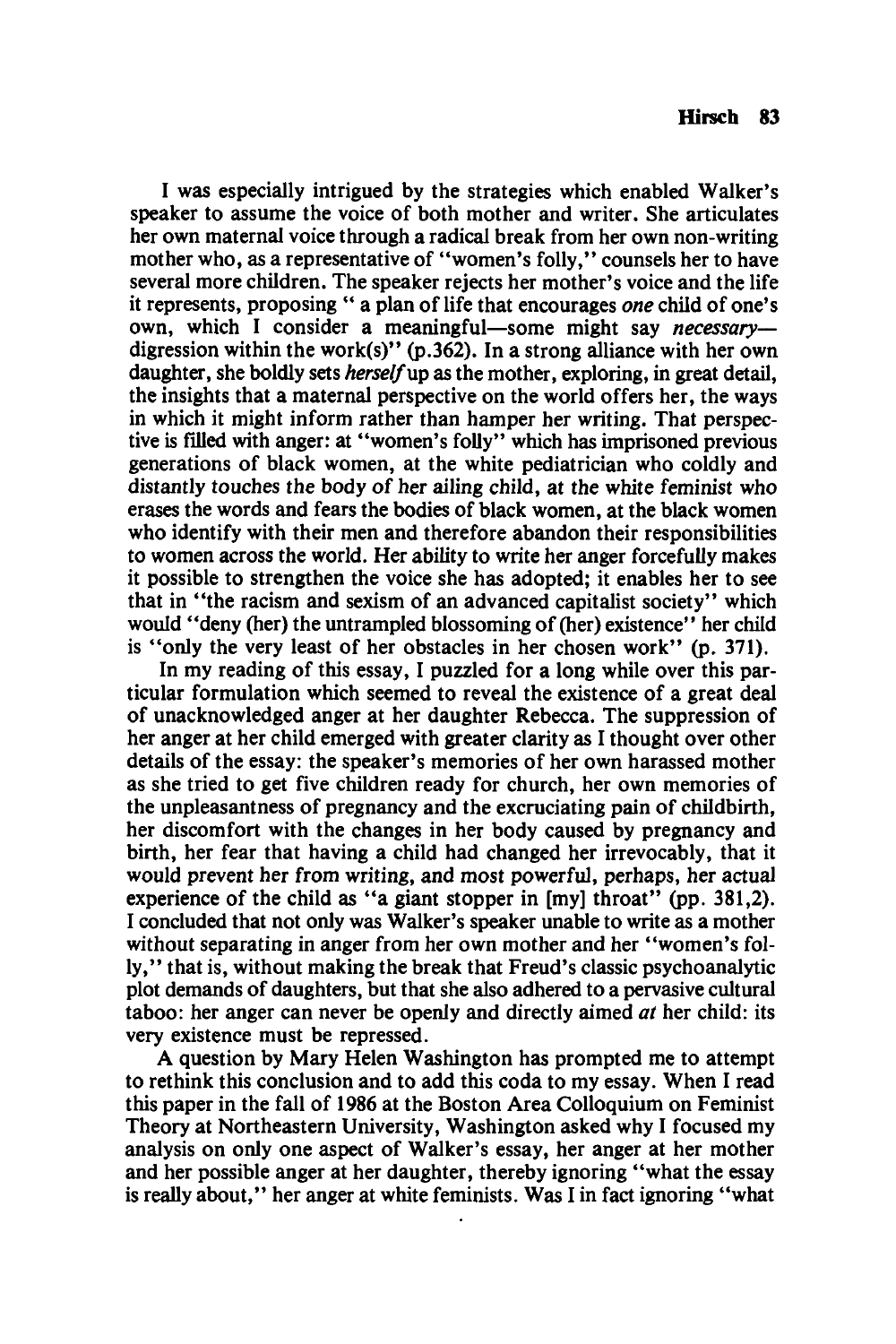the essay was really about" or was there another question I should have asked: why the particular conjunction of these two themes in this essay? Why frame an essay about black women's anger at white feminists with suggestions for the optimal reproductive choices open to women writers? And why interrupt her discussion of ways to resolve the opposition of writing and motherhood with an analysis of the absence of black voices and bodies from the important monuments of the (white) feminist movement?

Re-reading the essay with these questions in mind reveals meaningful repressions in the psychoanalytic feminist methodology I had been using in my analysis. Specifically, it glosses over the political dimensions of the anger expressed in Walker's essay and to the relationship between motherhood and politics. Is it significant, for example, that the speaker conceived a child so that her husband might be able to avoid being drafted before he turned 26, so that they might not have to move to Canada? Is it important that her pregnancy was dominated by feelings of rage against the Vietnam War, by feelings of anxiety, depression and violence? Is it important that her writing constituted the only possible protection against her violent anger? "When I didn't write I thought of making bombs and throwing them. Of shooting racists. Of doing away—as painlessly and neatly as possible...—with myself. Writing saved me from the inconvenience of violence" (p. 369). The essay documents how Walker's speaker moves from the depression that comes with the suppression of anger to the forceful expression that makes anger into an effective political force. And that move, that transformation is intimately connected to her motherhood.

In an essay entitled "The Politics of Anger: On Silence, Ressentiment and Political Speech," Peter Lyman asserts that "anger becomes a political resource only when it is collective."<sup>6</sup> In isolation, anger is privatized and neutralized, unrecognizable. This is the problem with an exclusively psychological approach to anger, Lyman suggests, and he envisions a chology of suffering would have to understand guilt, anxiety, depression, or hysteria as suppressed social relations. Psychology without this sense of social relations 'mythologizes' human suffering, treating it as essentially individual and as a problem of 'personality.' Psychology serves the interests of the hegemony when it strips human experience of its collective and active character, and conceals oppression by blaming the victims for their symptoms" (p. 58,9). Throughout her essay, Walker explores the possibilities of turning her anger into a political force by finding the collective that would recognize its legitimacy. This search constitutes a complex and tortuous process of identity-formation. And throughout this process, throughout what she refers to as her pilgrimage, the speaker finds it necessary to separate in anger from the groups she encounters and with whom she tries to bond. She finds she has to reject her maternal ancestry, the representatives of women's folly, even while she feels the pain of that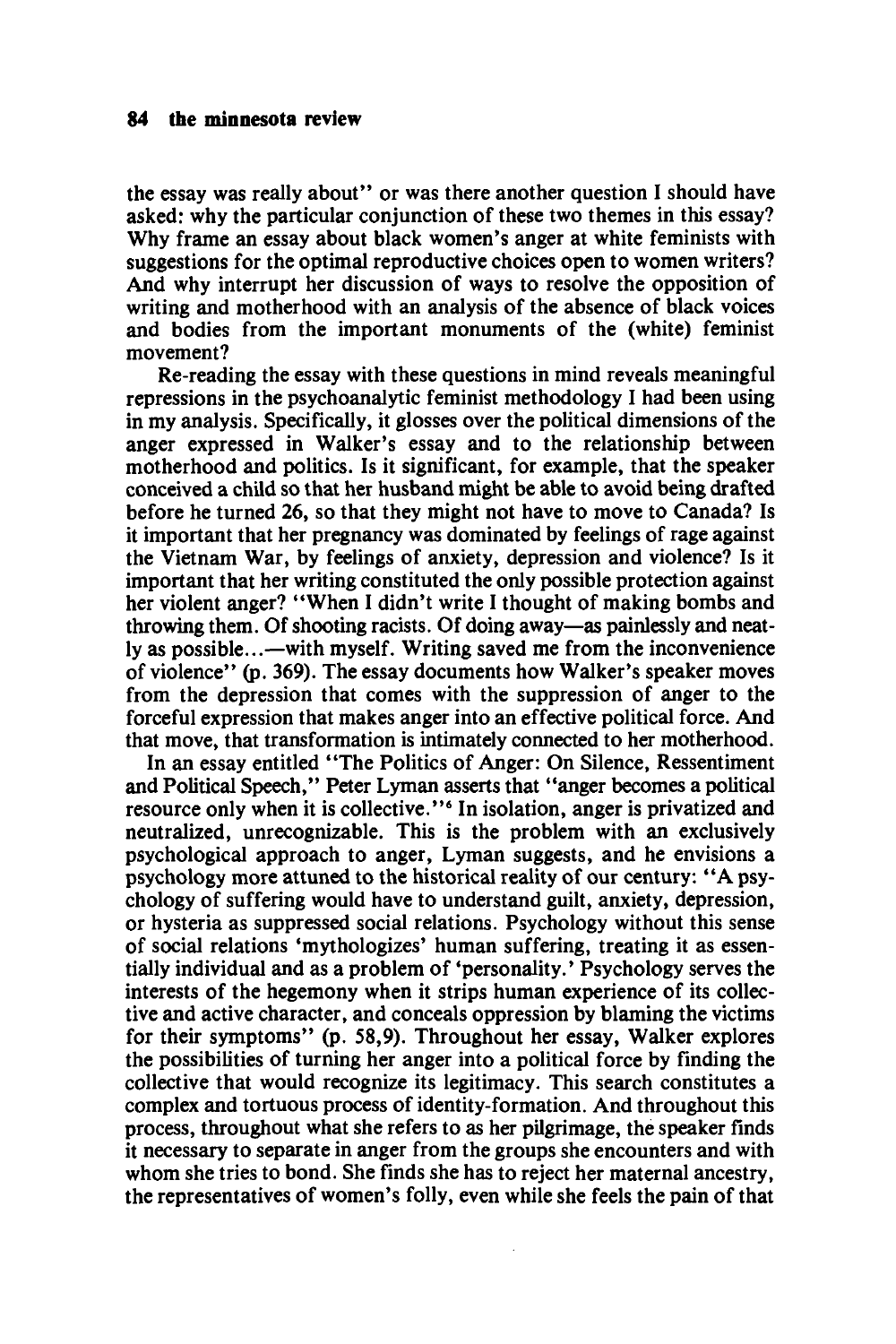rejection. She rejects the feminists who are incapable of seeing her as both black and a woman, and she rejects the black women and men who are incapable of seeing her as both a woman and black. How, in the face of her ensuing isolation, does Walker's speaker manage to avoid the internalization of her anger and its resultant depression?

It might now be possible to suggest that what allows her instead to speak her anger is her unquestioned alliance with her child. Walker's is a journey of forever changing allegiances, charting a heterogenous, shifting and often self-contradictory identity.7 In conceiving of identity in this manner, we move beyond a Freudian model of a family romance in which the developing individual shifts her cathexes from mother, to father, to husband and then to her own child. If we confront, beyond the family, the claim of racial, class, linguistic, ethnic, gender and cultural affiliations and assimilations, and the clash between culturally dominant and subordinated groups, and if we grant, to members of each of these groups, the right to subjectivity and the access to the symbolic, we need to develop a more complicated model of identity and self-consciousness. Such a model would have to reflect a more tortuous process of adopting, and continually refining and redefining a sense of selfhood. That sense of selfhood would have to balance the personal with the political, subjective experience with a cognitive process of identification with various group-identities. It would

If Walker is tracing in this essay the process of identity as a process of shifting affiliations, she may be suggesting that in the course of such a process one bond would need to remain unproblematic and thereby consistently empowering. "I began to see," Walker's voice suggests, "...that her birth and the difficulties it provided us, joined me to a body of experience and a depth of commitment to my own life hard to comprehend otherwise" (p. 369). It is perhaps this sense of commitment and self-regard that makes it possible for the speaker to develop the sense of righteousness, self-protection, and self-assertion that is the precondition of a forcefully political anger. And the alliance with Rebecca may well give her both a personal sense of affirmation and a collective sense of identity. "It is not my child who has purged my face from history and herstory and left mystory just that, a mystery; my child loves my face and would have it on every page, if she could, as I have loved my own parents' faces above all the others, and have refused to let them be denied, or myself to let them go" (p. 382).

The speaker's refusal or inability to acknowledge her anger at her child may well corroborate a pervasive cultural taboo to which all women, whether white or black, are subject, as I suggested above. Yet clearly, more is at stake here. Taking Marilyn Frye's suggestion and viewing Walker's anger as an "instrument of cartography" which could help us to chart who, in this essay, she represents herself as being, we can now begin to appreciate difference—the specificity of her situation as a black, woman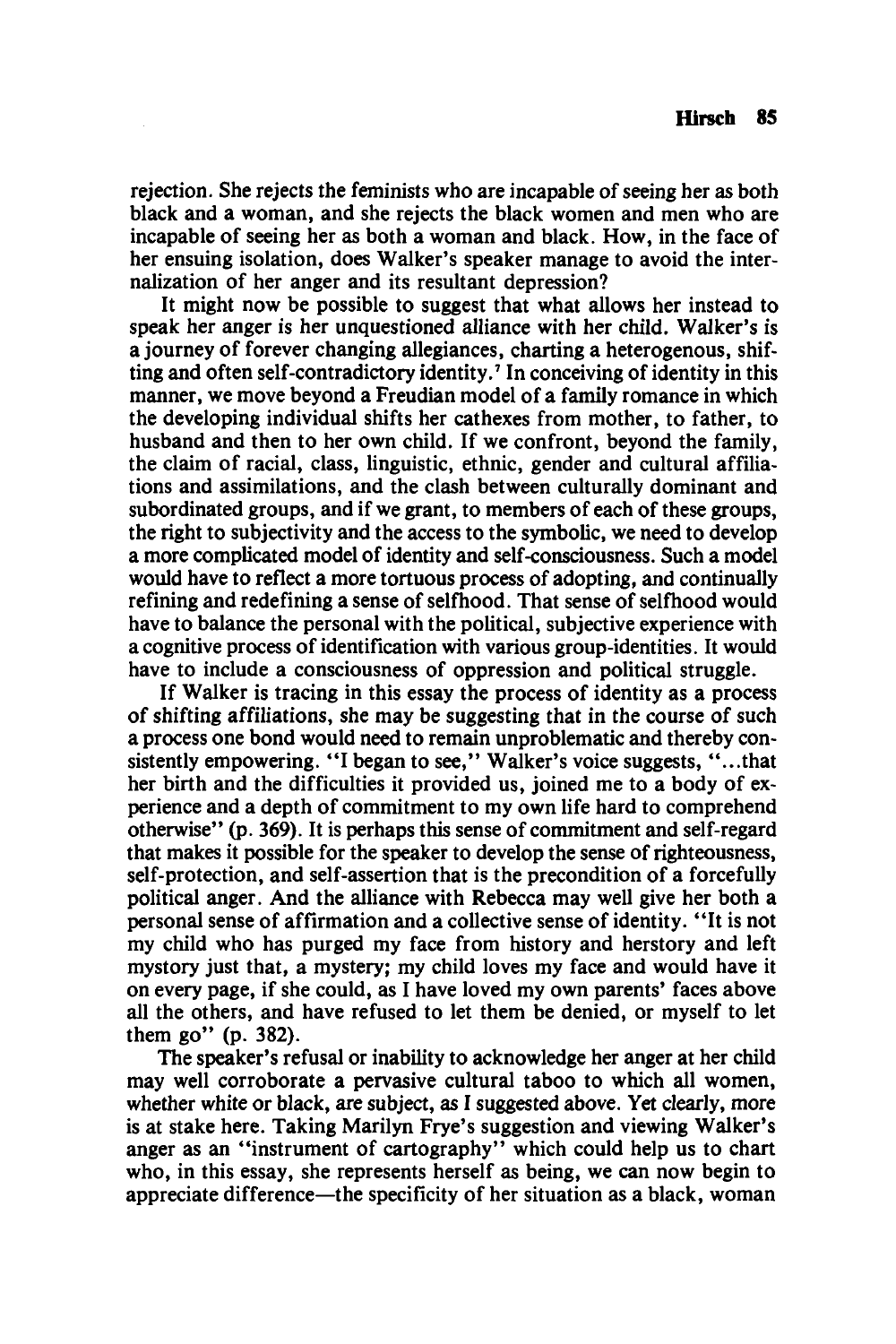writer, writing at a particular moment of feminist consciousness. We can see her anger, her various forms of anger, as strategies of self-assertion. And the self she asserts may be multiple in its adhérences and divided in its alliances, but, Walker seems to suggest, it cannot be an isolated one: "We are together, my child and I, Mother and child, yes, but *sisters* really, against whatever denies us what we are" (p. 382). Such a formulation suggests, as well, that this model of identity as process is not, for Walker, an antihumanist, post-modern one of an alienated subject divided in language and against itself. If my reading is valid, Walker asserts the need for affiliation, bonding, and connection, as well as a sense of affirmation, as basic to the process of identity.<br>After finding in Walker's essay a model of identity and a form of anger

that moves beyond a privatized psychology to political significance, I find I cannot close my reading here, but have to place it, once again, under analytic scrutiny. I find this reading also leaves something unsaid. In par ticular, I am still bothered by what I have referred to here as the speaker's unquestioned, unproblematic bond with her child and by the place of the child in the essay. "One Child of One's Own"—the possessive in the title is in itself disturbing. And so is, finally, the erasure of the child, as person, from the entire body of the essay. Although at times Rebecca feels like a barrier to writing, "a giant stopper in my mouth," she is most often presented as an asset, as the child who "by the age of seven, at the latest, is one's friend and can be told the fears one has, that she can by listening to one.. .help allay" (p. 382). When the daughter becomes "the sister" in political struggle, I worry that she disappears as daughter, as child, as person. As she loves her mother's face and would have it on every page, I worry that her own face disappears from the pages of the essay. Could this perhaps be the form that the speaker's unacknowledged anger at Rebecca takes—the form of erasure? Does anger in getting diverted from the personal and psychological to the political erase love and recognition of the individual child?

In answer to these questions, I can only suggest that Walker's speaker makes, in the essay, not a definitive but a provisional bond with her child, a bond motivated at the time by pragmatism and need—by the child's dependence on her and, conversely, by her need for one bond that will allow her to call the other allegiances in her life into question. In another context, other bonds may remain unquestioned and this one may emerge as problematic. Of all the relationships in her life, it makes eminent sense at that moment to choose this one as the one that provides the background for all the others. Yet in suppressing her anger at her child, Walker runs the risk of idealizing motherhood, of idealizing her child, and thereby of erasing her. She runs the risk of simply reversing an all too familiar relationship, that is, of turning the child into an adoring nurturing "maternal" figure, the object who enables the growth of her subjectivity. Most importantly, perhaps, through this gap in her text, she runs the risk of